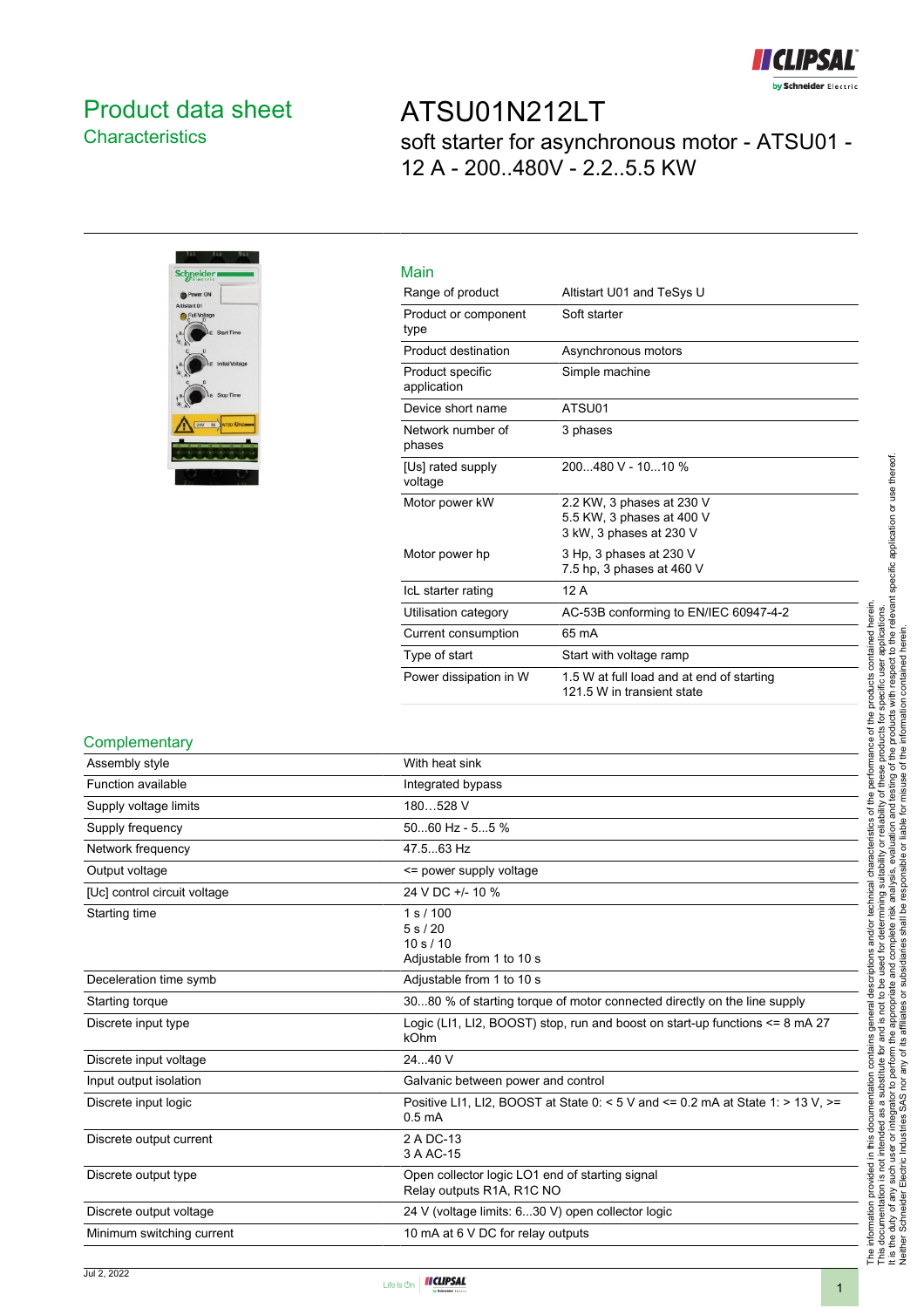| Maximum switching current | Relay outputs: 2 A at 30 V DC cos phi = $0.5$ and L/R = 20 ms inductive load<br>Relay outputs: 2 A at 250 V AC AC-15 cos phi = 0.5 and $L/R = 20$ ms inductive<br>load                                                                                                                                                                                                                                                                                                                                                                                                                                                                                                                                                                                                                                                                                                                                                                  |
|---------------------------|-----------------------------------------------------------------------------------------------------------------------------------------------------------------------------------------------------------------------------------------------------------------------------------------------------------------------------------------------------------------------------------------------------------------------------------------------------------------------------------------------------------------------------------------------------------------------------------------------------------------------------------------------------------------------------------------------------------------------------------------------------------------------------------------------------------------------------------------------------------------------------------------------------------------------------------------|
| Maximum switching voltage | 440 V relay outputs                                                                                                                                                                                                                                                                                                                                                                                                                                                                                                                                                                                                                                                                                                                                                                                                                                                                                                                     |
| Display type              | 1 LED (green) for starter powered up<br>1 LED (yellow) for nominal voltage reached                                                                                                                                                                                                                                                                                                                                                                                                                                                                                                                                                                                                                                                                                                                                                                                                                                                      |
| <b>Tightening torque</b>  | $1.92.5$ N.M<br>$0.5$ N.m                                                                                                                                                                                                                                                                                                                                                                                                                                                                                                                                                                                                                                                                                                                                                                                                                                                                                                               |
| Electrical connection     | 4 mm screw clamp terminal - rigid 1 110 mm <sup>2</sup> AWG 8 power circuit<br>Screw connector - rigid 1 0.52.5 mm <sup>2</sup> AWG 14 control circuit<br>4 mm screw clamp terminal - rigid 2 16 mm <sup>2</sup> AWG 10 power circuit<br>Screw connector - rigid 2 0.51 mm <sup>2</sup> AWG 17 control circuit<br>Screw connector - flexible with cable end 1 0.51.5 mm <sup>2</sup> AWG 16 control circuit<br>4 mm screw clamp terminal - flexible without cable end 1 1.510 mm <sup>2</sup> AWG 8<br>power circuit<br>Screw connector - flexible without cable end 1 0.52.5 mm <sup>2</sup> AWG 14 control<br>circuit<br>4 mm screw clamp terminal - flexible with cable end 2 16 mm <sup>2</sup> AWG 10 power<br>circuit<br>4 mm screw clamp terminal - flexible without cable end 2 1.56 mm <sup>2</sup> AWG 10<br>power circuit<br>Screw connector - flexible without cable end 2 0.51.5 mm <sup>2</sup> AWG 16 control<br>circuit |
| Marking                   | <b>CE</b>                                                                                                                                                                                                                                                                                                                                                                                                                                                                                                                                                                                                                                                                                                                                                                                                                                                                                                                               |
| Operating position        | Vertical +/- 10 degree                                                                                                                                                                                                                                                                                                                                                                                                                                                                                                                                                                                                                                                                                                                                                                                                                                                                                                                  |
| Height                    | 234 mm                                                                                                                                                                                                                                                                                                                                                                                                                                                                                                                                                                                                                                                                                                                                                                                                                                                                                                                                  |
| Width                     | 45 mm                                                                                                                                                                                                                                                                                                                                                                                                                                                                                                                                                                                                                                                                                                                                                                                                                                                                                                                                   |
| Depth                     | 150 mm                                                                                                                                                                                                                                                                                                                                                                                                                                                                                                                                                                                                                                                                                                                                                                                                                                                                                                                                  |
| Net weight                | $0.34$ kg                                                                                                                                                                                                                                                                                                                                                                                                                                                                                                                                                                                                                                                                                                                                                                                                                                                                                                                               |
| Motor power range AC-3    | 2.23 KW at 200240 V 3 phases<br>46 kW at 380440 V 3 phases                                                                                                                                                                                                                                                                                                                                                                                                                                                                                                                                                                                                                                                                                                                                                                                                                                                                              |
| Motor starter type        | Soft starter                                                                                                                                                                                                                                                                                                                                                                                                                                                                                                                                                                                                                                                                                                                                                                                                                                                                                                                            |

### Environment

| Electromagnetic compatibility         | Conducted and radiated emissions level B conforming to CISPR 11<br>Conducted and radiated emissions level B conforming to IEC 60947-4-2<br>Damped oscillating waves level 3 conforming to IEC 61000-4-12<br>Electrostatic discharge level 3 conforming to IEC 61000-4-2<br>EMC immunity conforming to EN 50082-1<br>EMC immunity conforming to EN 50082-2<br>Harmonics conforming to IEC 1000-3-2<br>Harmonics conforming to IEC 1000-3-4<br>Immunity to electrical transients level 4 conforming to IEC 61000-4-4<br>Immunity to radiated radio-electrical interference level 3 conforming to IEC<br>61000-4-3<br>Voltage/Current impulse level 3 conforming to IEC 61000-4-5<br>Conducted and radiated emissions level 3 conforming to IEC 61000-4-6<br>Immunity to conducted interference caused by radio-electrical fields conforming to<br>IEC 61000-4-11 |
|---------------------------------------|----------------------------------------------------------------------------------------------------------------------------------------------------------------------------------------------------------------------------------------------------------------------------------------------------------------------------------------------------------------------------------------------------------------------------------------------------------------------------------------------------------------------------------------------------------------------------------------------------------------------------------------------------------------------------------------------------------------------------------------------------------------------------------------------------------------------------------------------------------------|
| Standards                             | EN/IEC 60947-4-2                                                                                                                                                                                                                                                                                                                                                                                                                                                                                                                                                                                                                                                                                                                                                                                                                                               |
| <b>Product certifications</b>         | UL<br>CCC<br>C-Tick<br><b>CSA</b>                                                                                                                                                                                                                                                                                                                                                                                                                                                                                                                                                                                                                                                                                                                                                                                                                              |
| IP degree of protection               | <b>IP20</b>                                                                                                                                                                                                                                                                                                                                                                                                                                                                                                                                                                                                                                                                                                                                                                                                                                                    |
| Pollution degree                      | 2 conforming to EN/IEC 60947-4-2                                                                                                                                                                                                                                                                                                                                                                                                                                                                                                                                                                                                                                                                                                                                                                                                                               |
| Vibration resistance                  | 1 gn (f= 13150 Hz) conforming to EN/IEC 60068-2-6<br>1.5 mm peak to peak (f= 313 Hz) conforming to EN/IEC 60068-2-6                                                                                                                                                                                                                                                                                                                                                                                                                                                                                                                                                                                                                                                                                                                                            |
| Shock resistance                      | 15 gn for 11 ms conforming to EN/IEC 60068-2-27                                                                                                                                                                                                                                                                                                                                                                                                                                                                                                                                                                                                                                                                                                                                                                                                                |
| Relative humidity                     | 595 % without condensation or dripping water conforming to EN/IEC 60068-2-3                                                                                                                                                                                                                                                                                                                                                                                                                                                                                                                                                                                                                                                                                                                                                                                    |
| Ambient air temperature for operation | -1040 °C (without derating)<br>4050 °C (with current derating of 2 % per °C)                                                                                                                                                                                                                                                                                                                                                                                                                                                                                                                                                                                                                                                                                                                                                                                   |
| Ambient air temperature for storage   | -2570 °C conforming to EN/IEC 60947-4-2                                                                                                                                                                                                                                                                                                                                                                                                                                                                                                                                                                                                                                                                                                                                                                                                                        |
| Operating altitude                    | <= 1000 m without derating<br>> 1000 m with current derating of 2.2 % per additional 100 m                                                                                                                                                                                                                                                                                                                                                                                                                                                                                                                                                                                                                                                                                                                                                                     |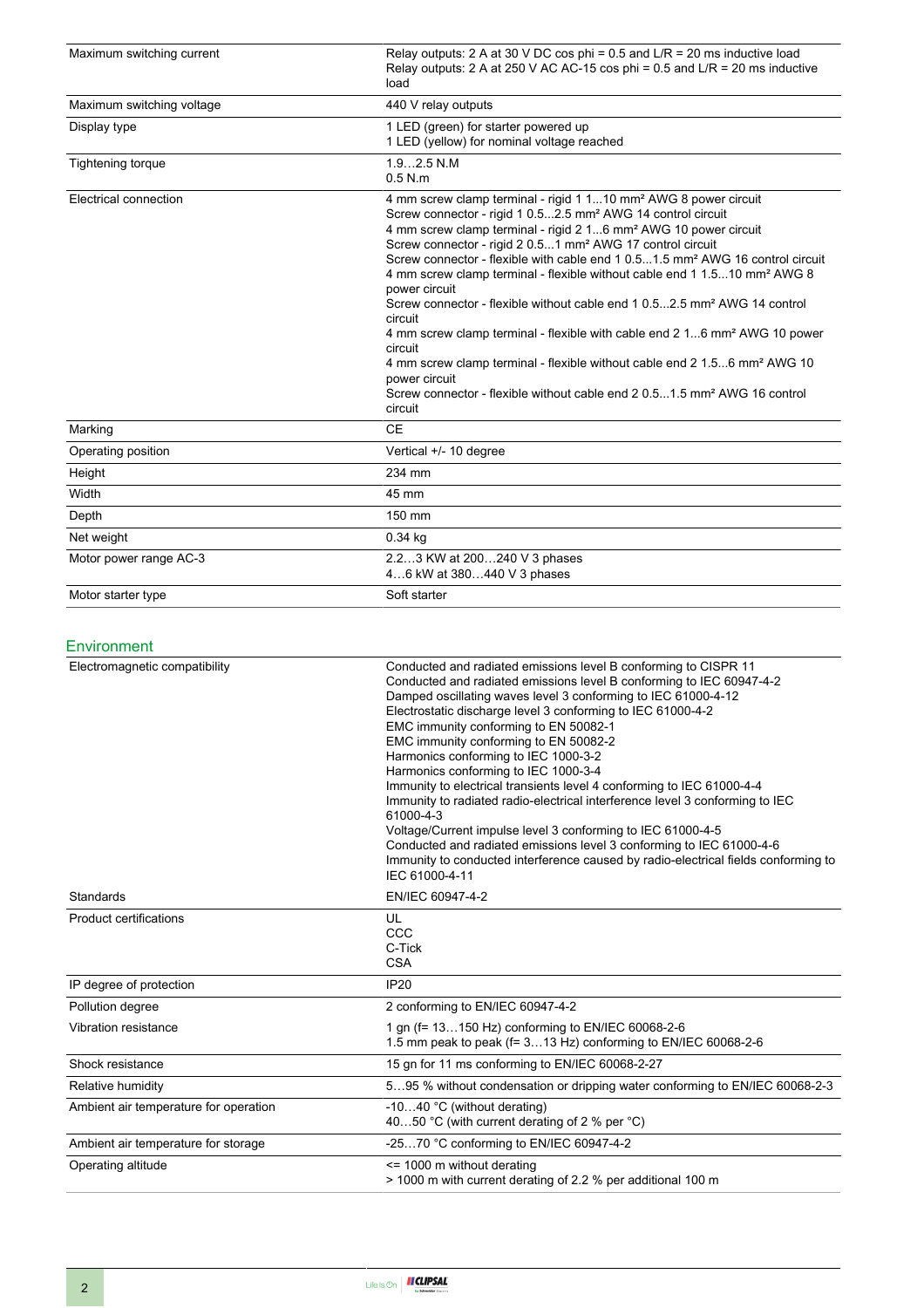### Packing Units

| Unit Type of Package 1       | <b>PCE</b>       |
|------------------------------|------------------|
| Number of Units in Package 1 |                  |
| Package 1 Weight             | 453.0 g          |
| Package 1 Height             | 5.5 cm           |
| Package 1 width              | 17.5 cm          |
| Package 1 Length             | $15 \text{ cm}$  |
| Unit Type of Package 2       | S <sub>0</sub> 3 |
| Number of Units in Package 2 | 14               |
| Package 2 Weight             | 6.889 kg         |
| Package 2 Height             | 30 cm            |
| Package 2 width              | 30 cm            |
| Package 2 Length             | 40 cm            |

### Offer Sustainability

| <b>REACh Regulation</b>    | REACh Declaration                                                                                                              |
|----------------------------|--------------------------------------------------------------------------------------------------------------------------------|
| REACh free of SVHC         | <b>Yes</b>                                                                                                                     |
| <b>EU RoHS Directive</b>   | Pro-active compliance (Product out of EU RoHS legal scope) EP EU RoHS<br><b>Declaration</b>                                    |
| Toxic heavy metal free     | Yes                                                                                                                            |
| Mercury free               | Yes                                                                                                                            |
| RoHS exemption information | $\mathbf{F}_{\text{Yes}}$                                                                                                      |
| China RoHS Regulation      | China RoHS Declaration                                                                                                         |
| <b>Circularity Profile</b> | End Of Life Information                                                                                                        |
| <b>WEEE</b>                | The product must be disposed on European Union markets following specific<br>waste collection and never end up in rubbish bins |

## Contractual warranty

Warranty 18 months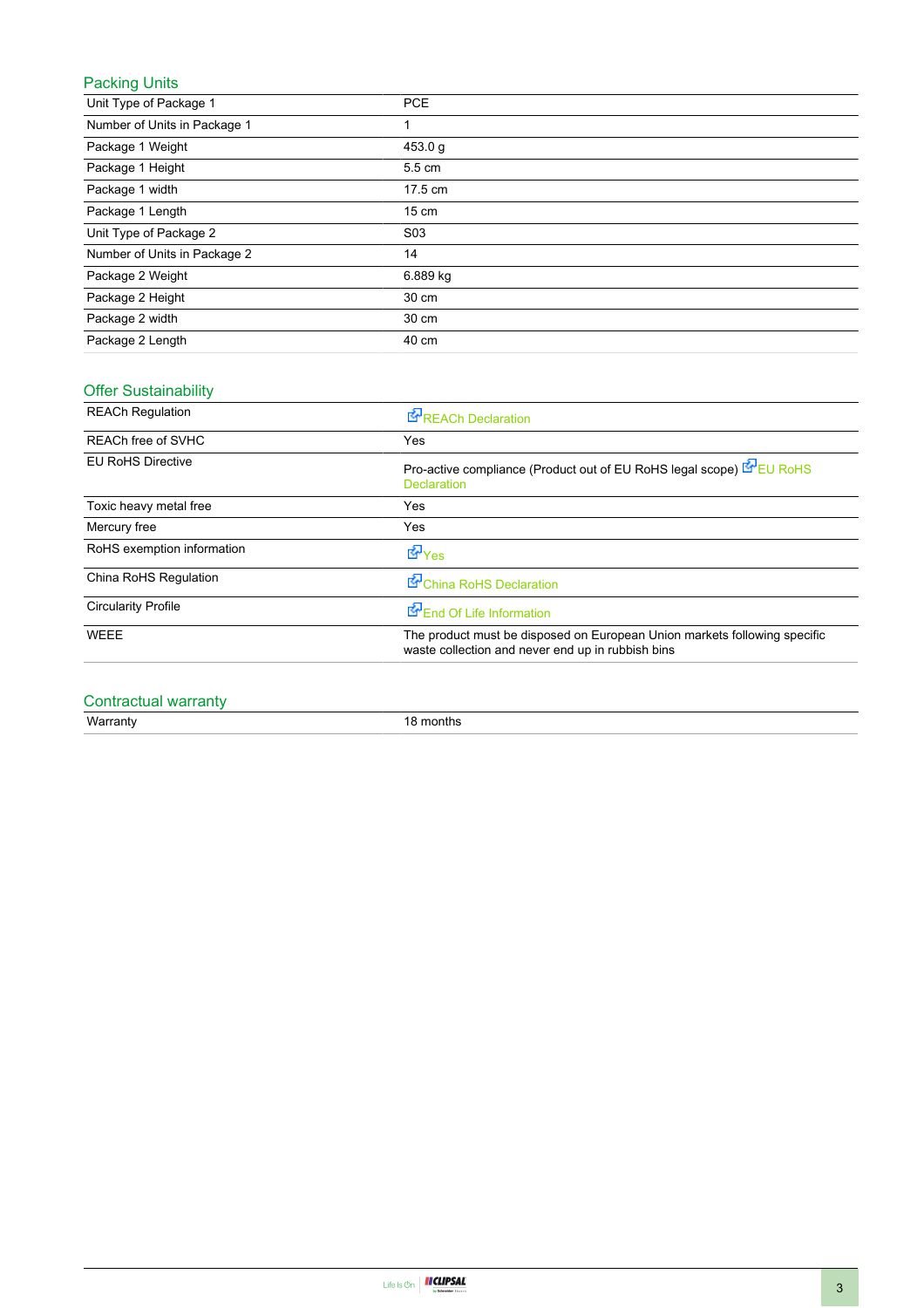Product data sheet Dimensions Drawings

# ATSU01N212LT

### **Dimensions**

### With TeSys U Combination (Non Reversing Power Base)

Mounting on symetrical (35 mm) rail with power connector between ATS and TeSys U.



### With TeSys U Combination (Non Reversing or Reversing Power Base)

Side by side mounting

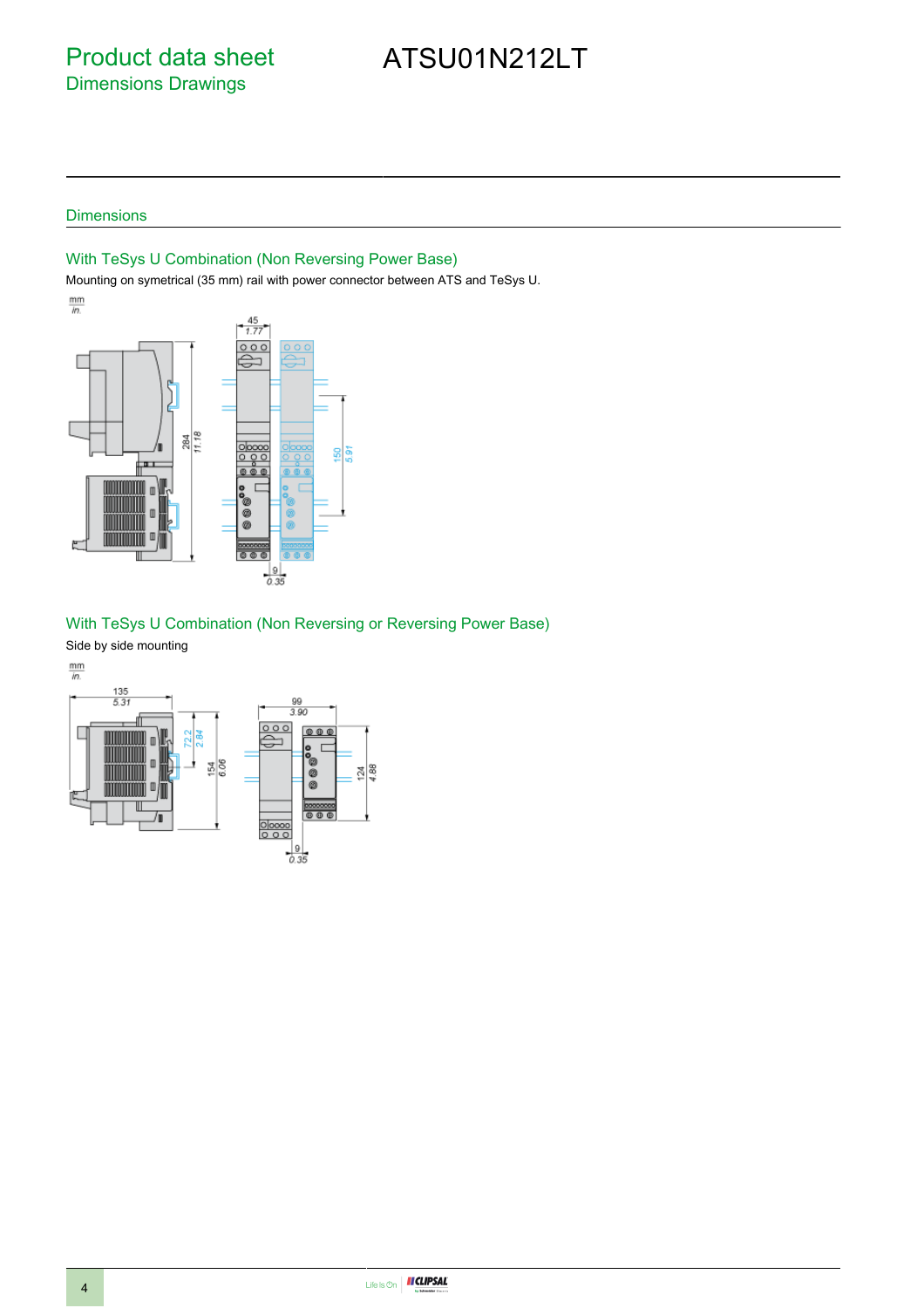## Product data sheet Connections and Schema

# ATSU01N212LT

### Power Wiring





- A1 : Soft start/soft stop unit
- QF1 :TeSys U controller-starter

CU : TeSys U control unit

### With Reversing Unit



- (1) TeSys U with reversing unit
- A1 : Soft start/soft stop unit
- QF1 :TeSys U controller-starter
- CU : TeSys U control unit

Control Wiring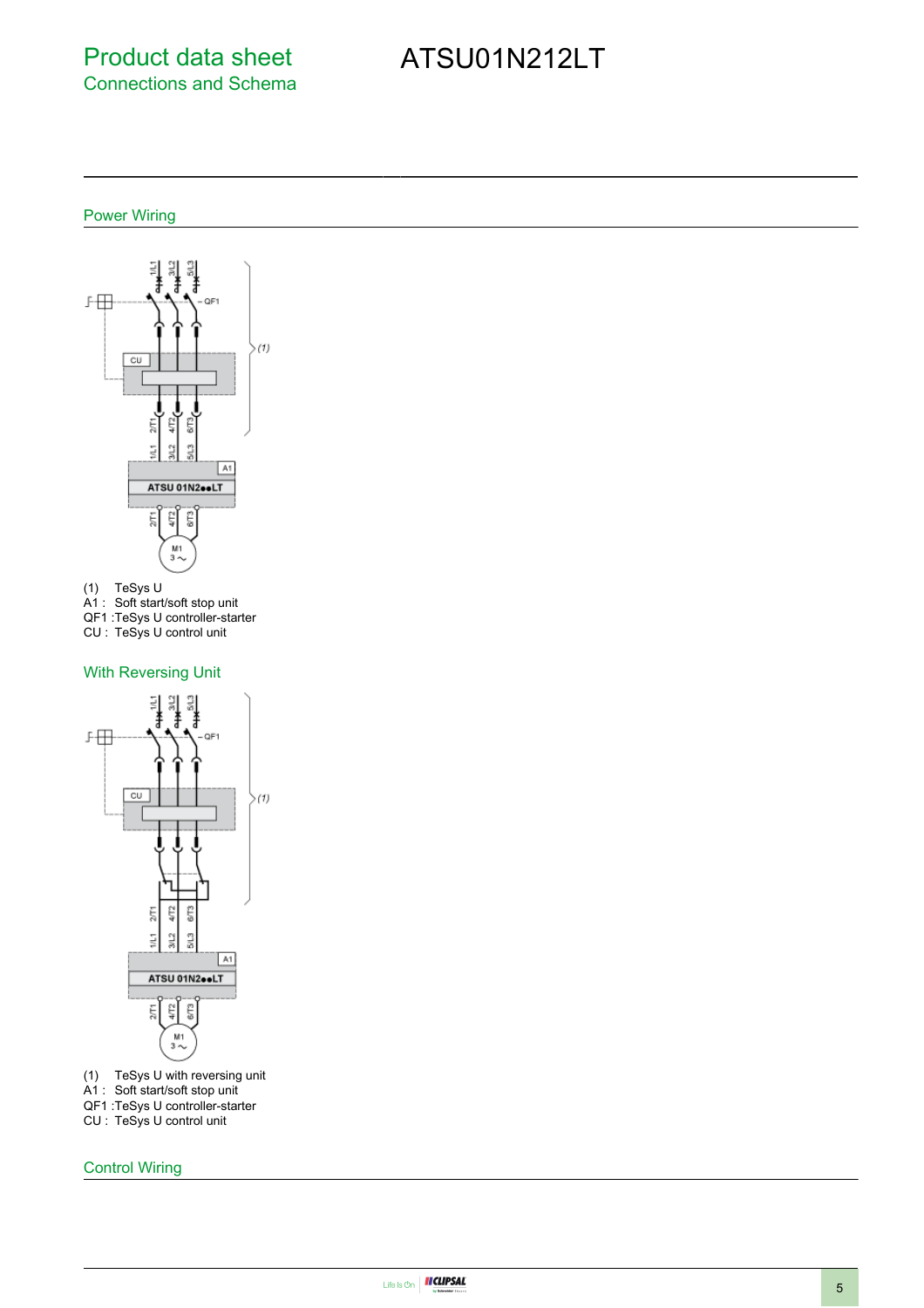

A1 : Soft start/soft stop unit R1A, Relay output NO

R1C :

COM Commun

LI1, Logic inputs (stop and run functions)

LI2 :

BOO\$D̄gic input (boost on start-up function) LO1 :Logic output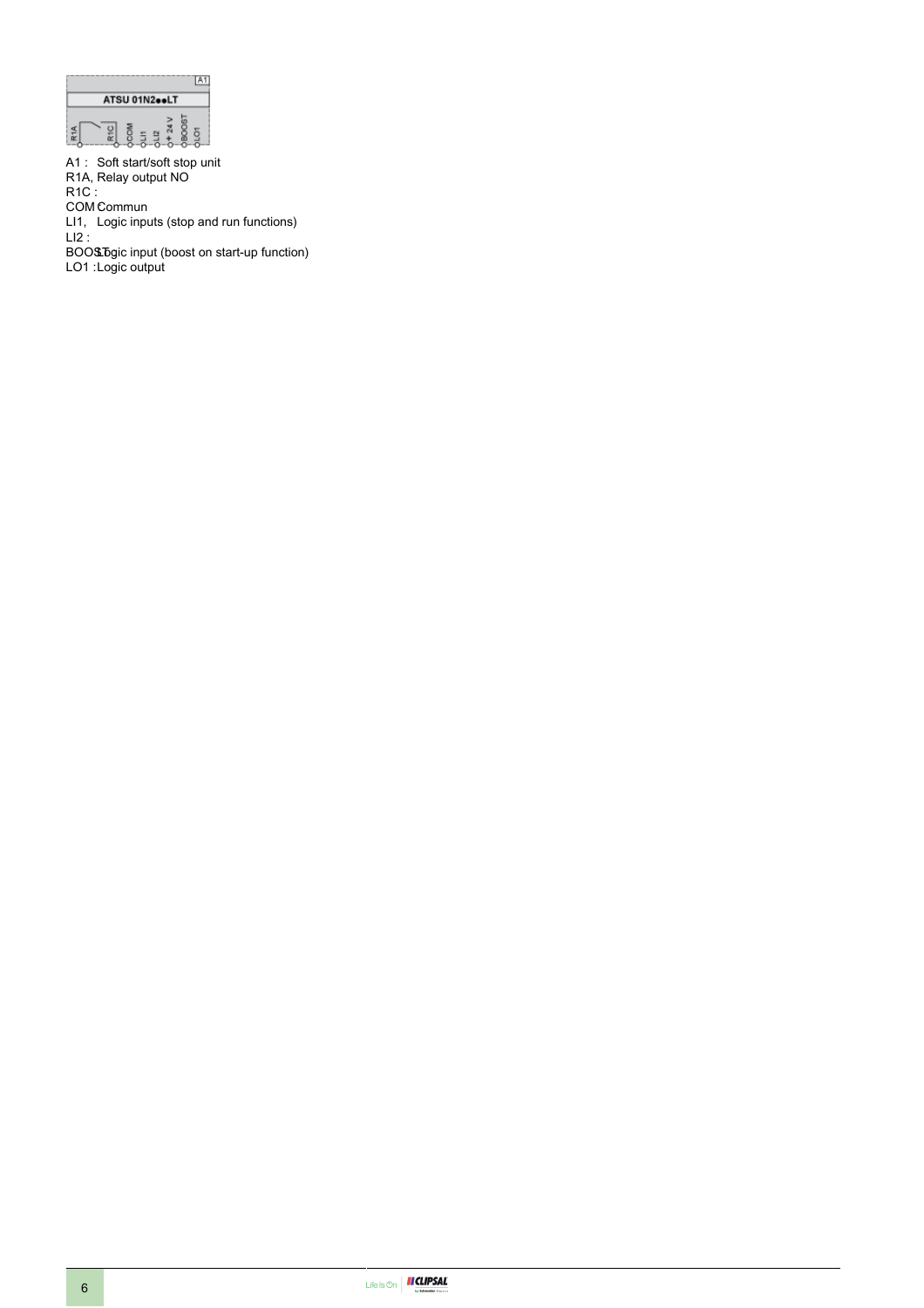# ATSU01N212LT

### Functional Diagram Automatic 2-wire Control

#### Without Deceleration



Um : Motor voltage

t1 : Acceleration time can be controlled by a potentiometer

U1 : Starting time can be controlled by a potentiometer

#### With and without Deceleration



U1 : Starting time can be controlled by a potentiometer

Functional Diagram Automatic 3-wire Control